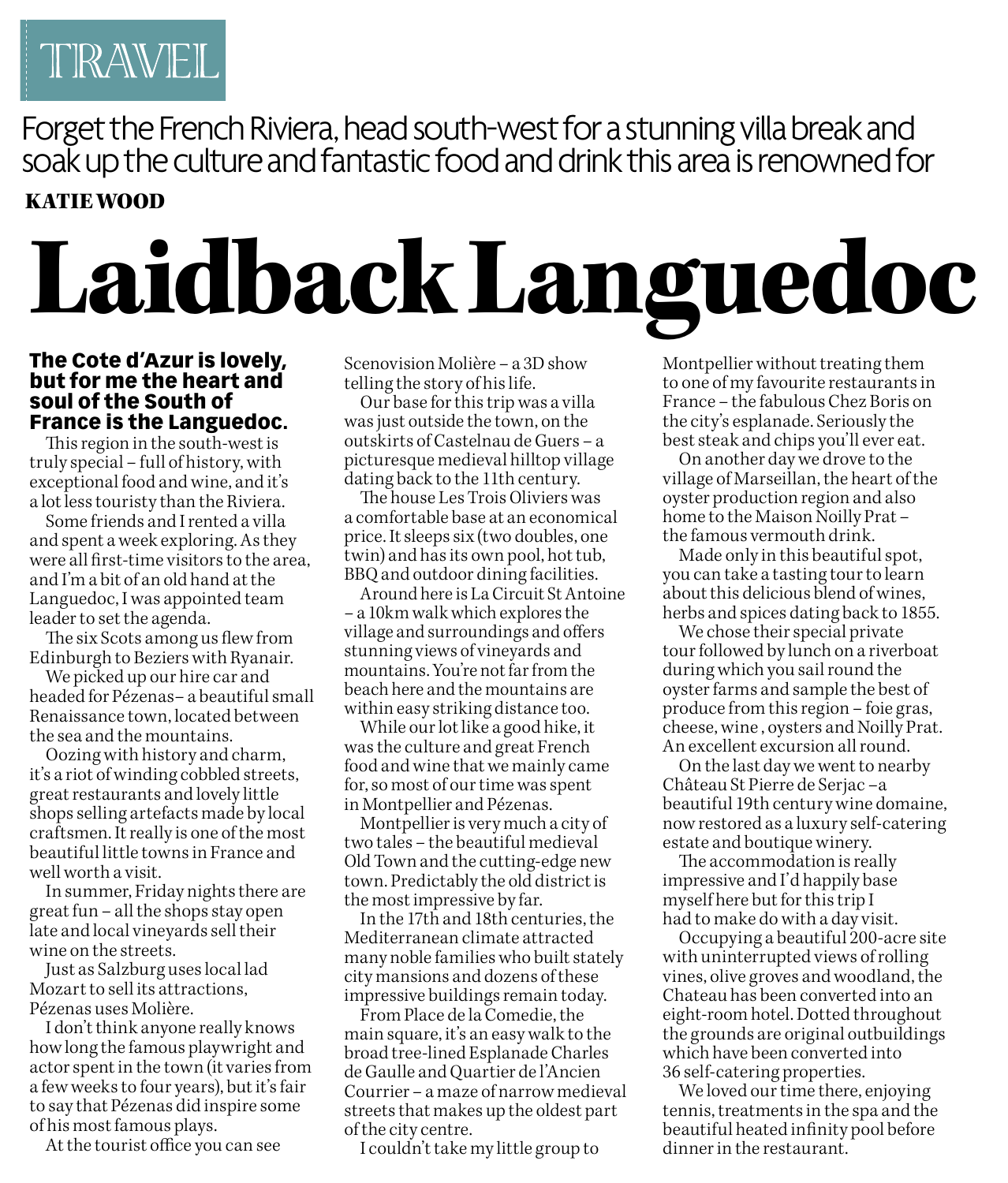

■ **destination suddefrance. com** ■ **Les Trois Oliviers, ref 254320, at www. cheznous.com. Costs £795 to £1250 per week. See also www. lestroisoliviers. com** ■ **Chez Boris restaurant – www. chezboris.com** ■ **Car hire – www.carrentals.co.uk** ■ **www.serjac. com**



POOLING POWER Villa Les Trois Oliviers



MONUMENTAL Pont du Gard aqueduct in Languedoc is one of France's most visited sites



**SPORTY TRADITION** Water jousting in Languedoc